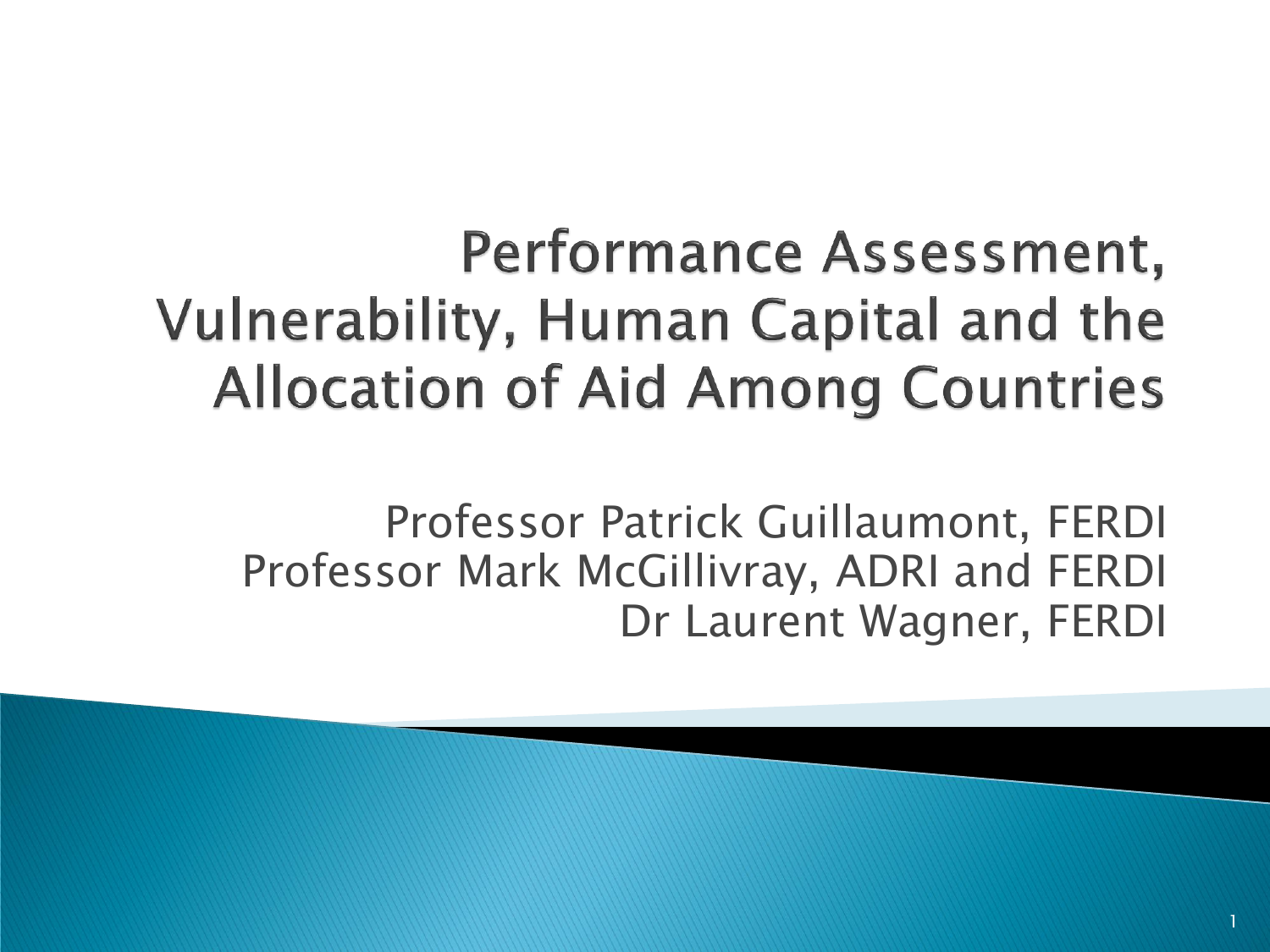## Introduction and Overview

- ▶ Critique Performance Based Allocation Models
	- Focus on the IDA allocation model
- ▶ Question the design of these models
	- Performance is defined too simply
		- Ignores initial conditions
			- Discriminates against low human capital pro-reform countries
	- Reductionist with respect to aid efficiency
		- $\cdot$  Ignores other pre-conditionals for effective aid
- $\triangleright$  Provide simple statistical evidence in support of these criticisms
- ▶ Provides grounds for augmentation of performance based allocation models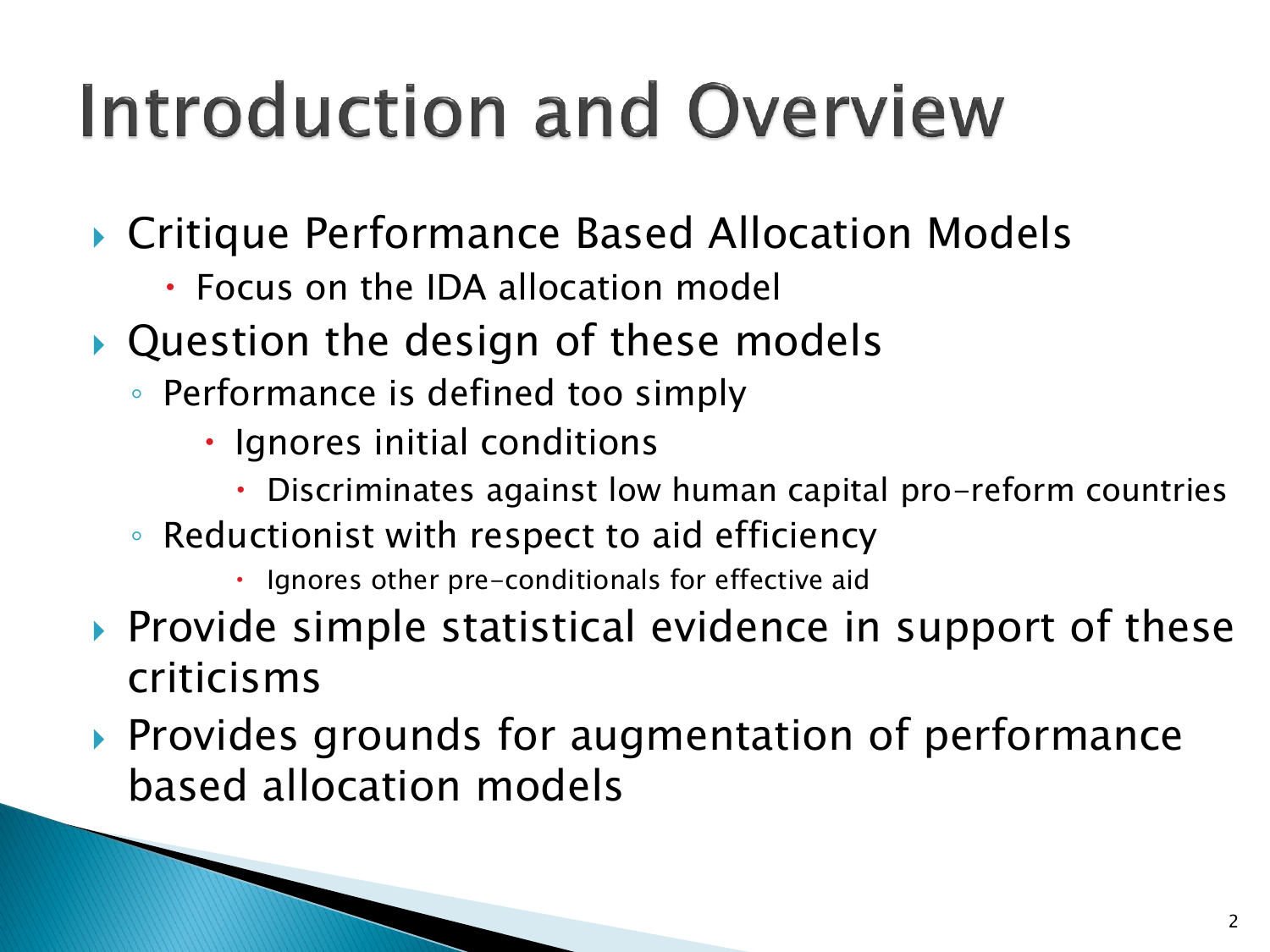**IDA Allocation Formula**  

$$
A_{i} = \text{CPR}_{i}^{5} \left( \frac{\text{GN}}{P_{i}} \right)^{-0.125} P_{i}
$$

where  $A_i$  is IDA aid,  $\mathit{CPR}_i$  is country performance rating,  $GNl_i$  is gross national income and  $P_i$  is population, each for recipient country i.

 $CPR<sub>i</sub>$  is defined as:

# population, each for recipient country *r.*<br>  $\textit{CPR}_i$  is defined as:<br>  $\textit{CPR}_i = 0.24 \textit{CPIA}_i^{\textit{ABC}} + 0.68 \textit{CPIA}_i^{\textit{D}} + 0.08 \textit{PP}_i$

where  $\mathit{CPIA}_i^\mathit{ABC}$  is the mean of components A to C of the CPIA,  $\mathit{CPIA}_i^D$  is component D of the CPIA and  $\mathit{PP}_i^T$ portfolio performance, each for country i.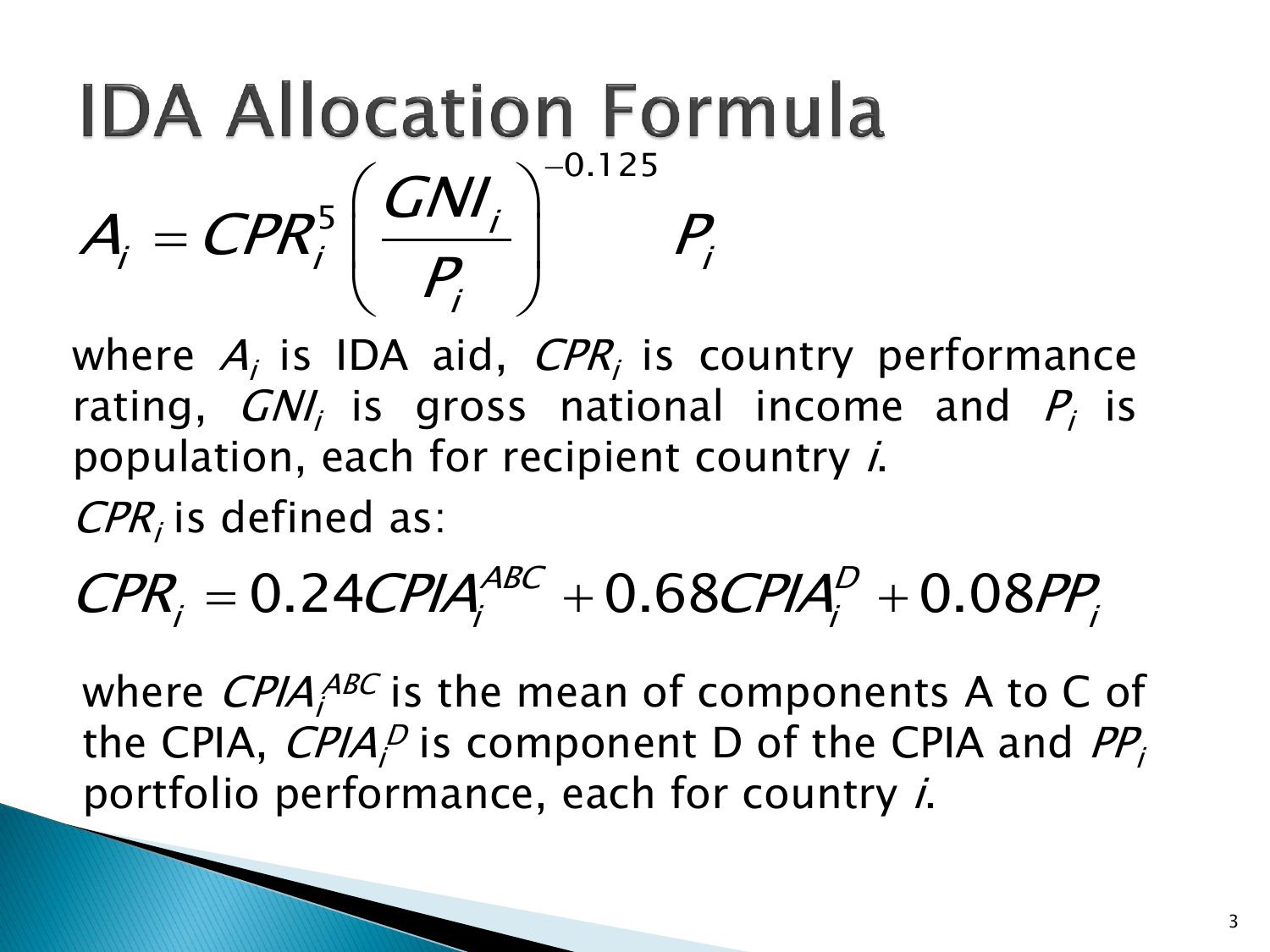## **Rationale**

- Rewards performance
	- ex post conditionality and providing incentives for countries to reform
		- More reform, more aid
- **Efficient** 
	- Broadly consistent with Collier-Dollar poverty efficiency
		- Maximises poverty reduction among countries eligible for IDA support by giving preference to countries in which aid is thought to be more effective, those with better policies and institutional performance
- ▶ Equitable
- **Systematic**

Imposes discipline on an otherwise chaotic process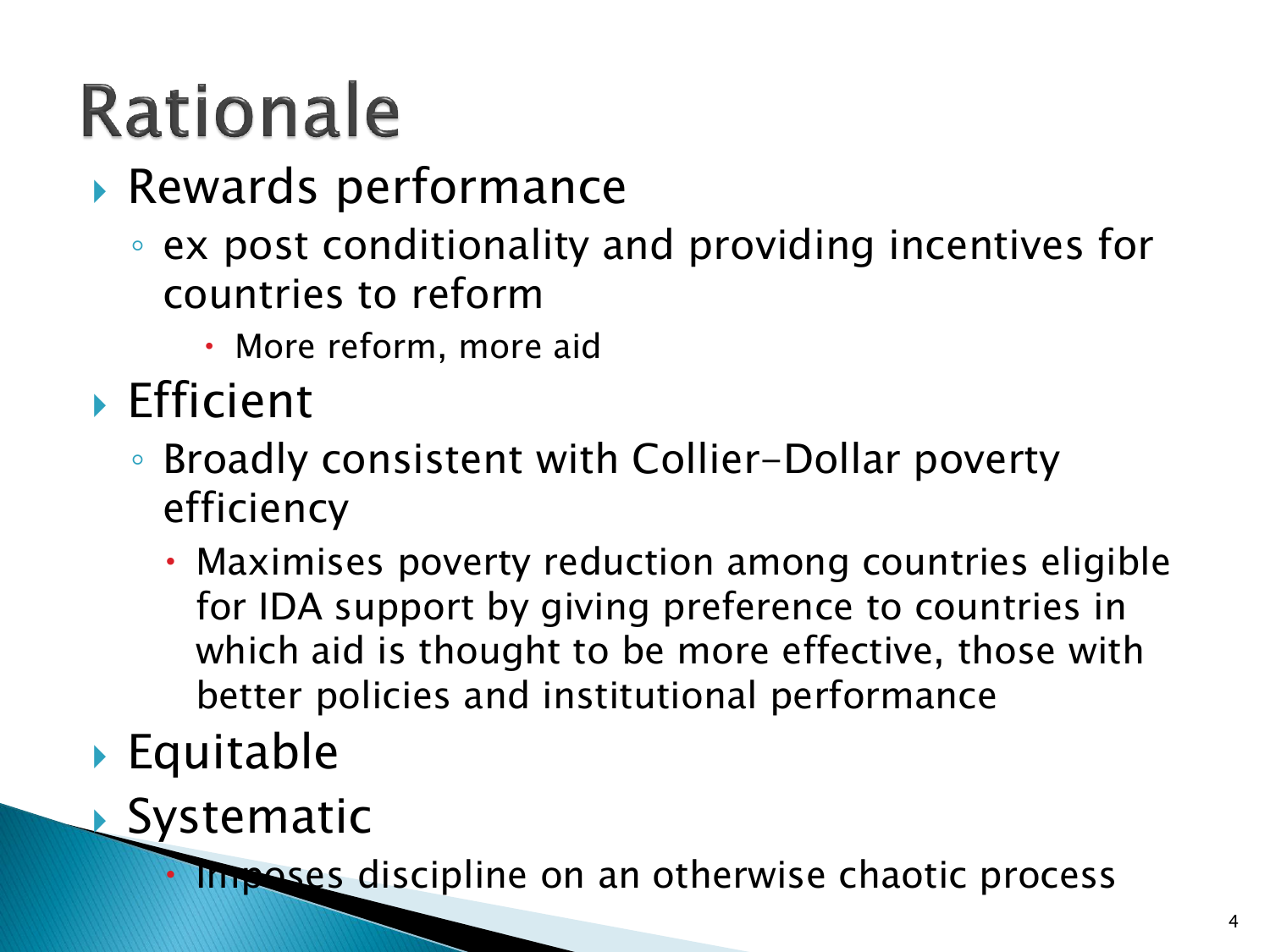## Criticisms

- ▶ Performance is defined too simply
	- Takes no account of initial conditions, human capital in particular
	- Penalises pro-reform countries that do not have the ability to reform, making a bad situation worse
	- Counter to providing incentive for economic reform
- ▶ Reductionist with respect to efficiency
	- Aid effectiveness is also a function of other variables
		- Structural economic vulnerability (Guillaumont and Chauvet, 2001, Chauvet and Guillaumont, 2004)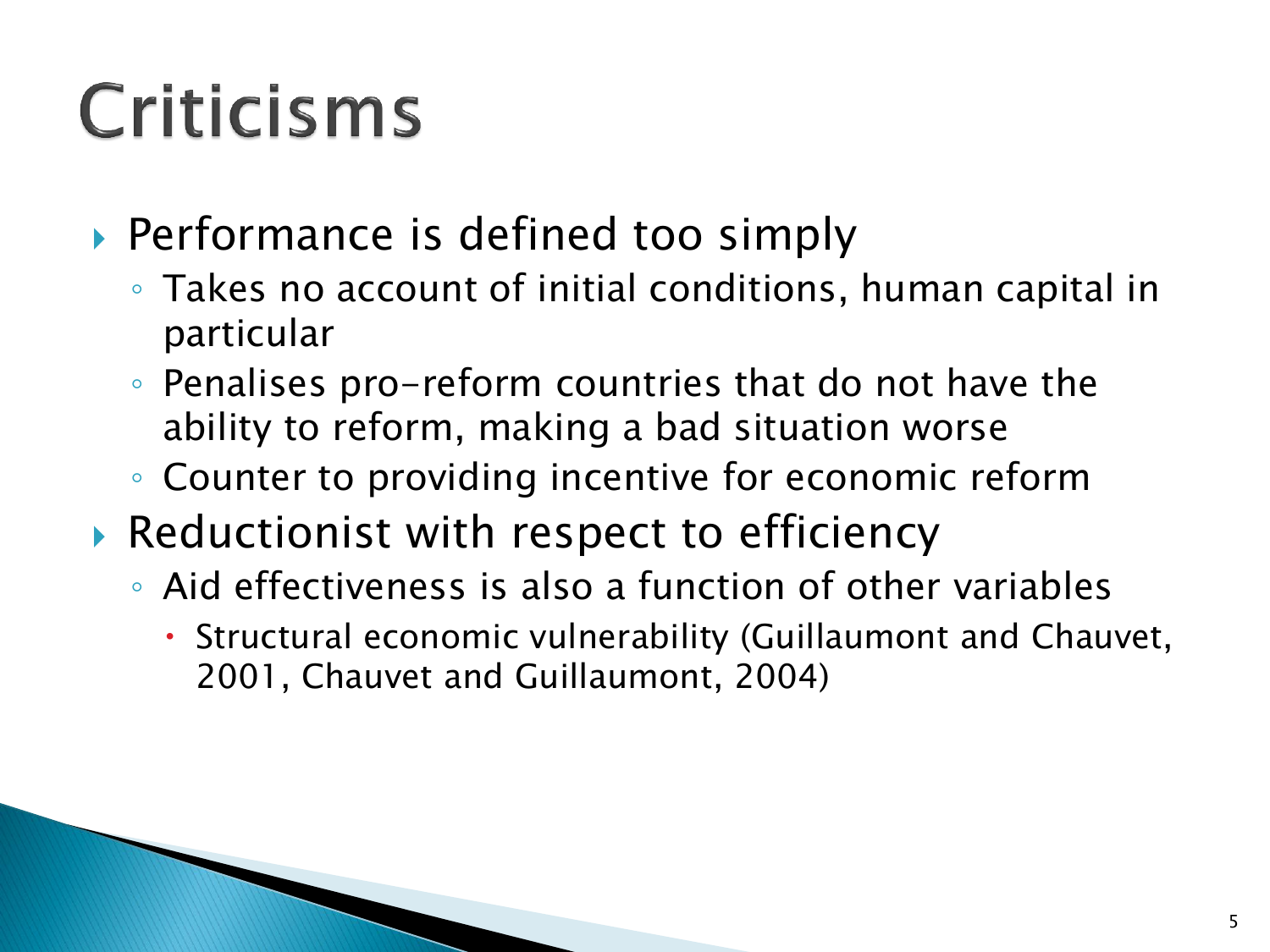## **Empirical Analysis**

Do the data back up these criticims?

- Are CPIA and CPR scores negatively related with economic vulnerability, the latter measured by the EVI?
- Are CPIA and CPR scores positively associated with human capital, the latter measured by the HAI (or negatively associated with low human capital)? (Note: such a correlation is a necessary but not sufficient condition for validation of the first criticism outlined above)
- We evaluate these questions using cross section data for 2007 and pooled data for 1975 to 2005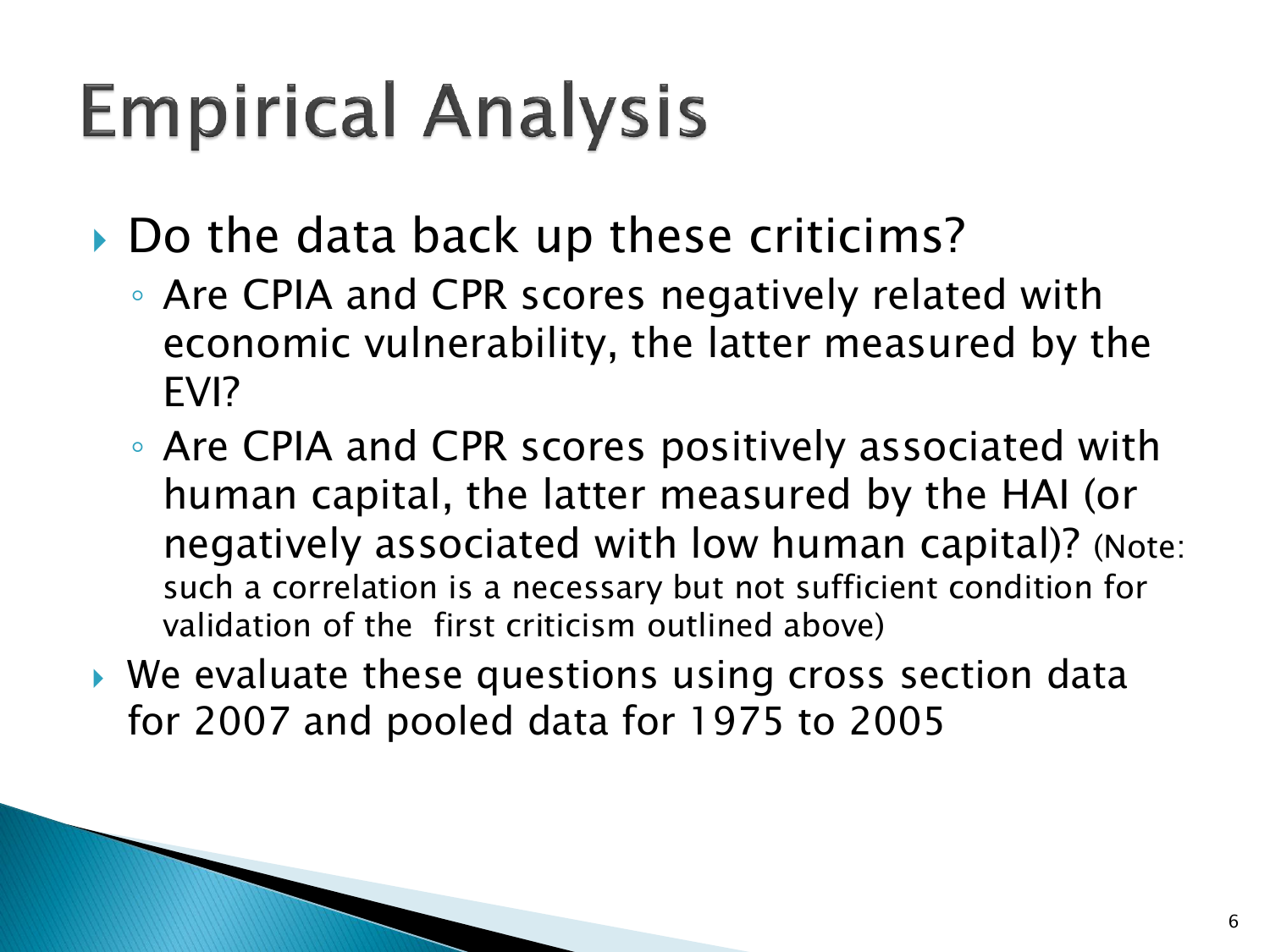### **Performance and Initial Conditions**

Scatter Plot of CPIA and EVI, 1975-2005



7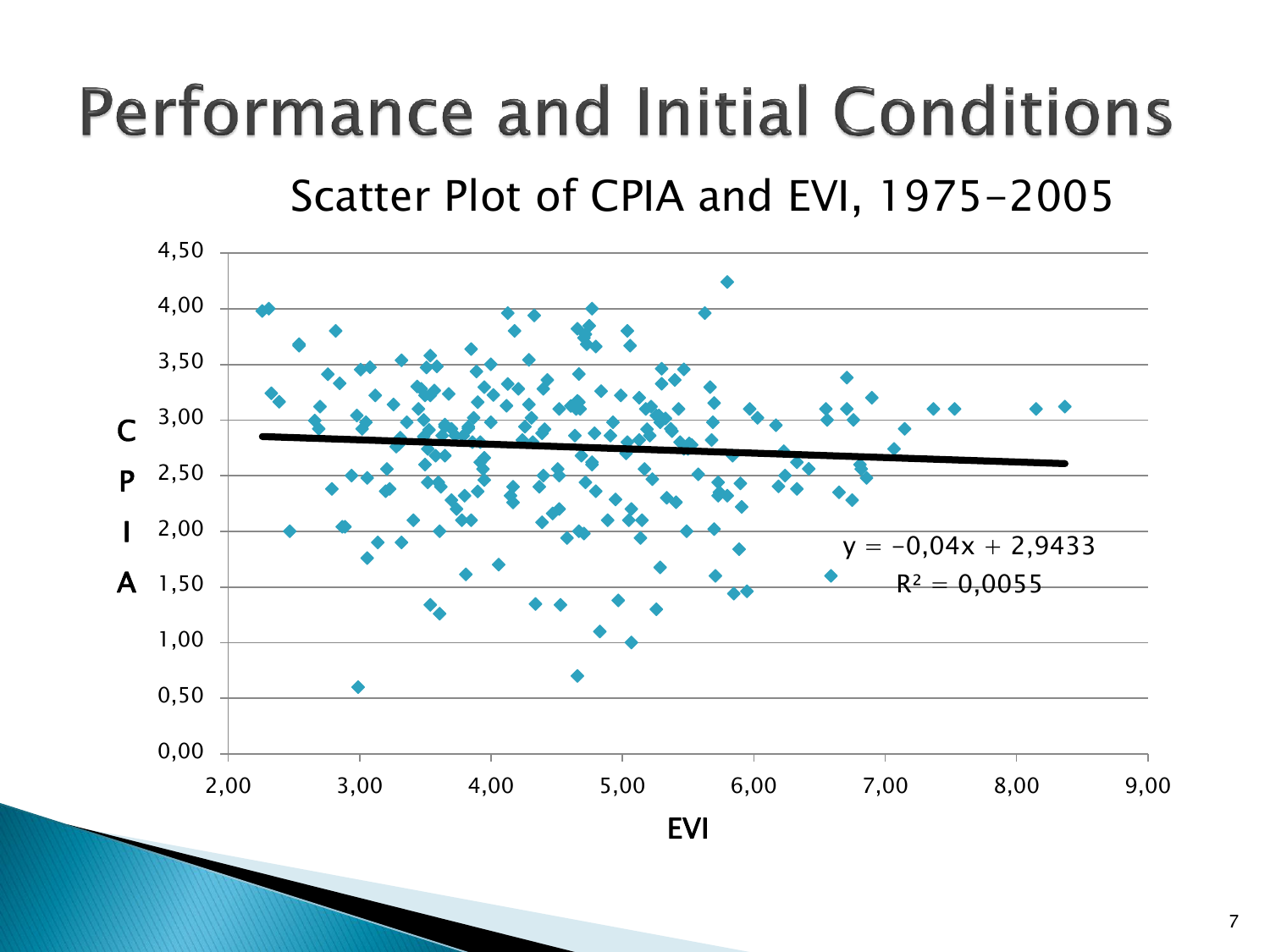### **Performance and Initial Conditions**

Scatter Plot of CPIA and HAI, 1975-2005

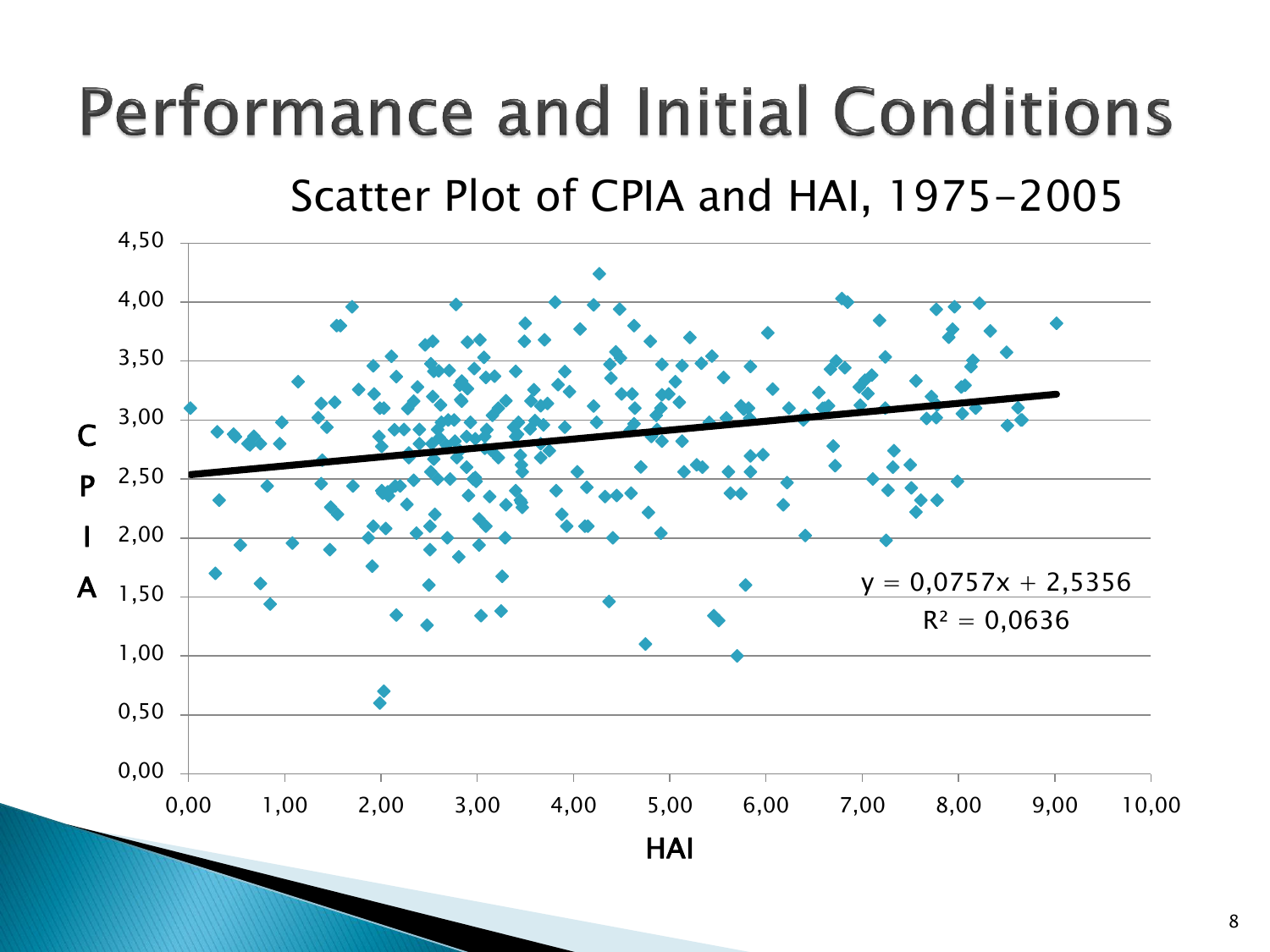#### **Performance and Initial Conditions:** Econometric Evidence

 Estimates from 2007 and pooled data of five year averages from 1975 to 2000 for up to 110 countries ( $n=466$ )

|                         | <b>IDA</b> Countries | 110 Countries       | <b>IDA</b> Countries |
|-------------------------|----------------------|---------------------|----------------------|
|                         | OLS, 2007            | Panel RE, 1975-2000 | Panel RE, 1975-2005  |
| <b>EVI</b> coefficients | $-0.23$              | $-0.27$             | $-0.15$              |
|                         | $(0.06)$ ***         | $(0.04)$ ***        | $(0.08)$ **          |
| <b>HAI</b> coefficients | 0.14                 | 0.04                | 0.04                 |
|                         | $(0.05)$ ***         | (0.05)              | (0.05)               |

Robust standard errors in parentheses. The dependent variable is the CPIA and regressors also include GNI per capita, regional and time dummy variables. All continuous variables are in logarithms. \* significant at 10%. \*\* significant at 5%. \*\*\* significant at 1%.

- ▶ The impact of EVI on the CPIA is strong and statistically significant in every regression
- ▶ Evidence for HAI is evident from the regression using 2007 data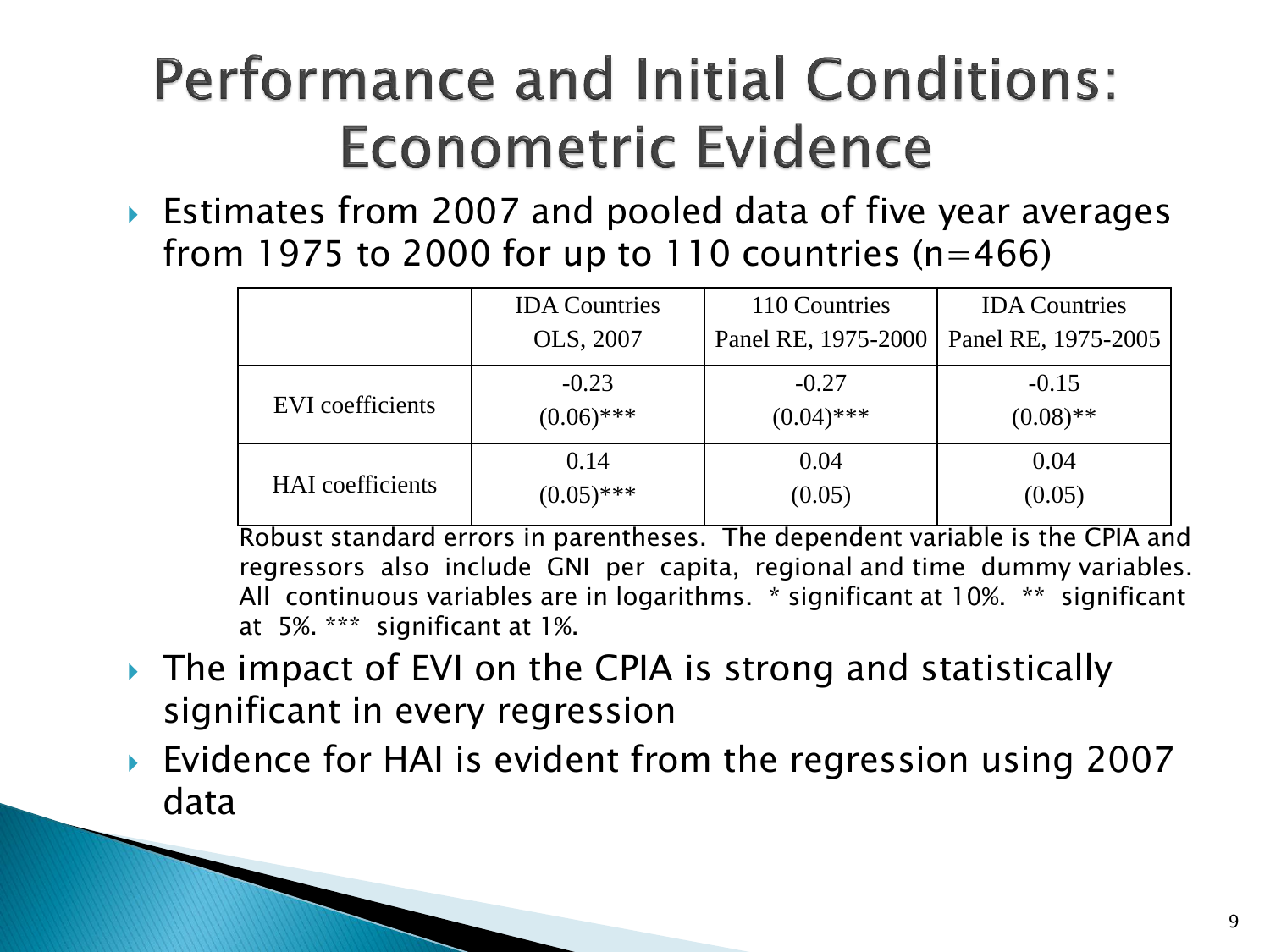#### **Performance and Initial Conditions: Econometric Evidence**

 Estimates from quartile regressions using pooled data of five years average from 1975 to 2000 for 110 countries (n=466)

| Quartiles               | O25          | O50          | O75          |
|-------------------------|--------------|--------------|--------------|
| EVI coefficients        | $-0.29$      | $-0.17$      | $-0.15$      |
|                         | $(0.04)$ *** | $(0.03)$ *** | $(0.03)$ *** |
| <b>HAI</b> coefficients | 0.09         | 0.05         | 0.05         |
|                         | $(0.05)$ **  | (0.05)       | (0.05)       |

Bootstapped standard errors in parentheses. Regressions have the CPIA as the dependent also include as regressors GNI per capita and regional and time dummy variables. All continuous variables are in logarithms. \* significant at 10%. \*\* significant at 5%. \*\*\* significant at 1%.

▶ The impacts of EVI and HAI on the CPIA are stronger at lower levels of the CPIA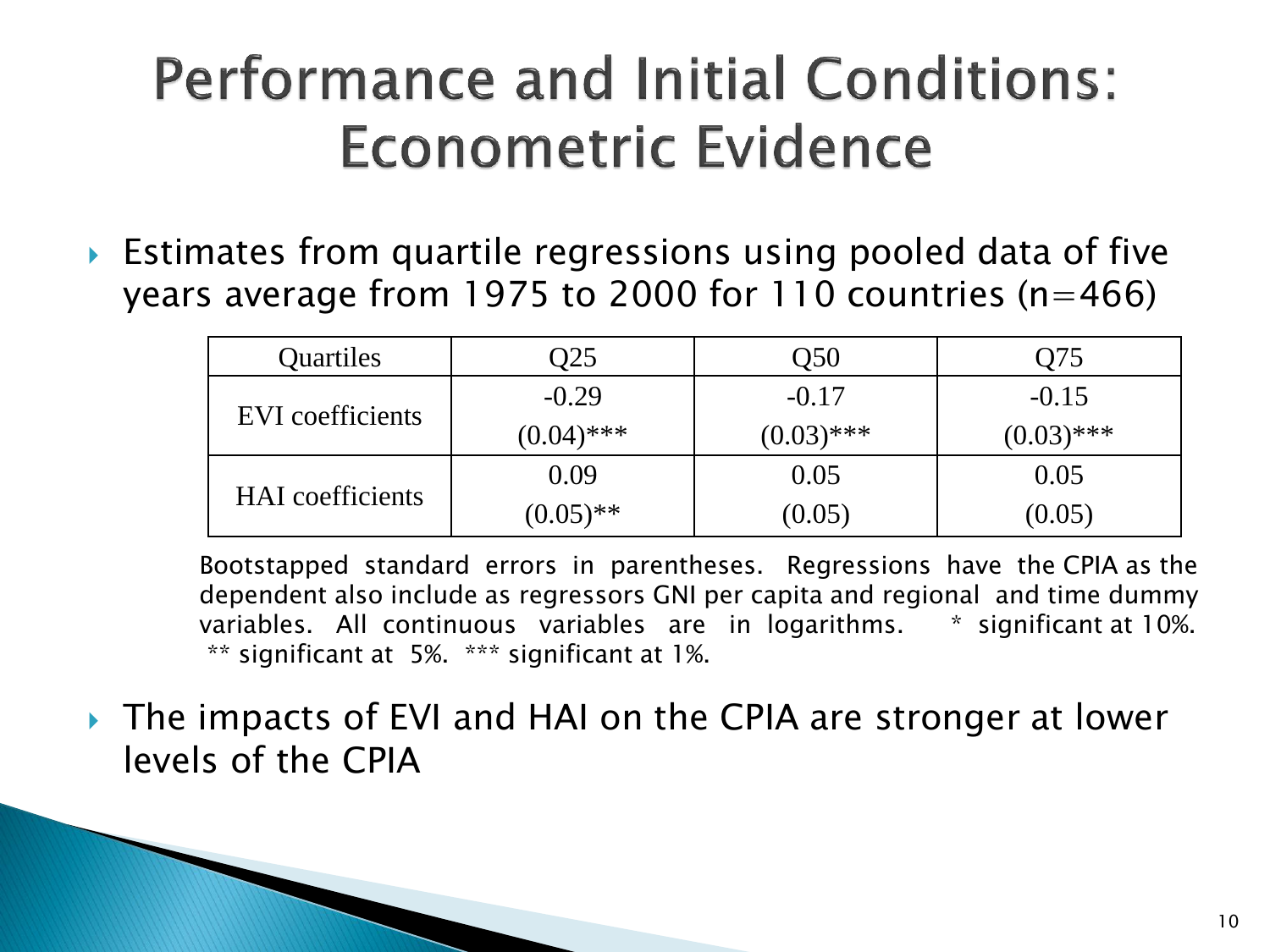#### **Performance and Initial Conditions: Econometric Evidence**

 Estimates from quartile regressions containing EVI shock and EVI exposure variables and using pooled data from 1975 to 2005

| Quartiles      | Q25          | Q <sub>50</sub> | Q75          |
|----------------|--------------|-----------------|--------------|
| EVI "Shock"    | $-0.12$      | $-0.08$         | $-0.04$      |
| components     | $(0.04)$ *** | $(0.03)$ ***    | $(0.02)*$    |
| EVI "Exposure" | $-0.19$      | $-0.12$         | $-0.13$      |
| components     | $(0.04)$ *** | $(0.03)$ ***    | $(0.04)$ *** |
| <b>HAI</b>     | 0.10         | 0.04            | 0.02         |
|                | $(0.05)$ **  | (0.04)          | (0.02)       |

Bootstrapped standard errors in parentheses. The regression has the CPIA as dependent variable and also includes GNI per capita and regional and time dummy variables as regressors. All continuous variables are logarithms. \* significant at 10%. \*\* significant at 5%. \*\*\* significant at 1%.

▶ The impact of past shocks is stronger for lower CPIA levels ... … while the EVI Exposure coefficients remain stable across quartiles.

**The Company of Company of The Company of The Company of The Company of The Company of The Company of The Company**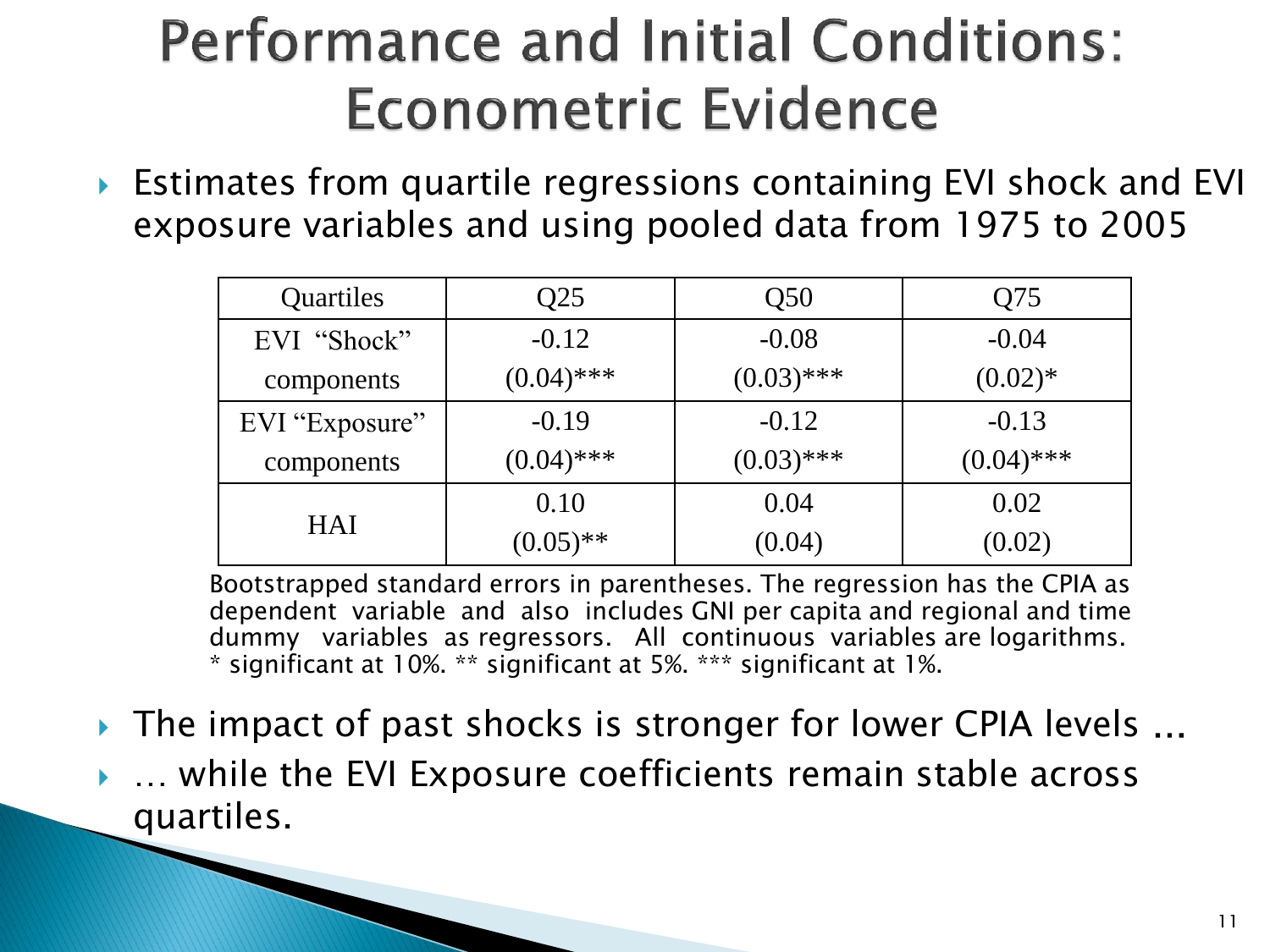## **Conclusions**

- Performance in IDA and similar allocation models is poorly defined
	- Negatively associated with economic vulnerability
	- Negatively associated with human capital
- A strong case exits for augmenting IDA and similar allocation models with economic vulnerability and human capital measures